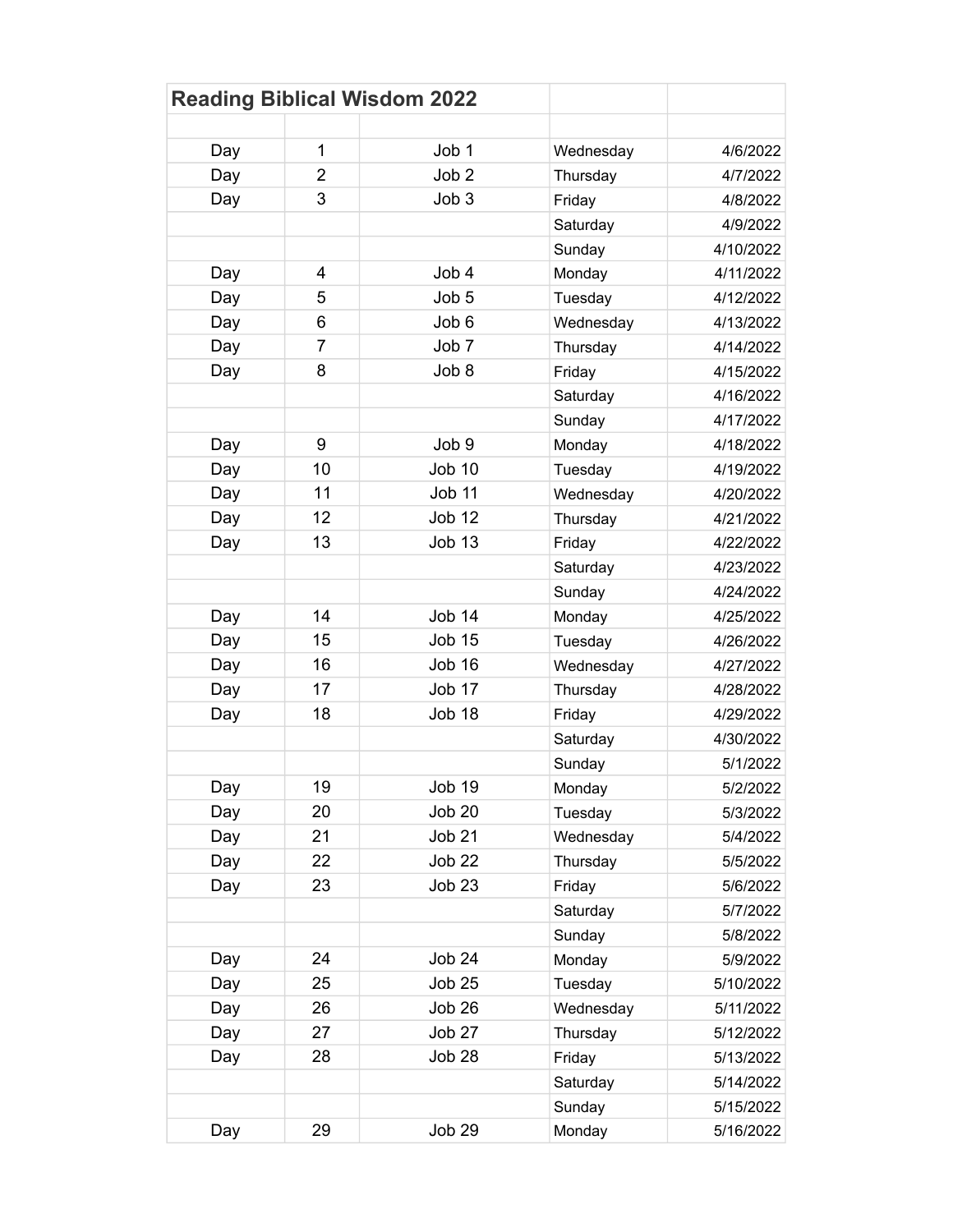| Day | 30 | <b>Job 30</b> | Tuesday   | 5/17/2022 |
|-----|----|---------------|-----------|-----------|
| Day | 31 | <b>Job 31</b> | Wednesday | 5/18/2022 |
| Day | 32 | <b>Job 32</b> | Thursday  | 5/19/2022 |
| Day | 33 | <b>Job 33</b> | Friday    | 5/20/2022 |
|     |    |               | Saturday  | 5/21/2022 |
|     |    |               | Sunday    | 5/22/2022 |
| Day | 34 | <b>Job 34</b> | Monday    | 5/23/2022 |
| Day | 35 | <b>Job 35</b> | Tuesday   | 5/24/2022 |
| Day | 36 | <b>Job 36</b> | Wednesday | 5/25/2022 |
| Day | 37 | Job 37        | Thursday  | 5/26/2022 |
| Day | 38 | <b>Job 38</b> | Friday    | 5/27/2022 |
|     |    |               | Saturday  | 5/28/2022 |
|     |    |               | Sunday    | 5/29/2022 |
| Day | 39 | <b>Job 39</b> | Monday    | 5/30/2022 |
| Day | 40 | <b>Job 40</b> | Tuesday   | 5/31/2022 |
| Day | 41 | <b>Job 41</b> | Wednesday | 6/1/2022  |
| Day | 42 | <b>Job 42</b> | Thursday  | 6/2/2022  |
| Day | 43 | Proverbs 1    | Friday    | 6/3/2022  |
|     |    |               | Saturday  | 6/4/2022  |
|     |    |               | Sunday    | 6/5/2022  |
| Day | 44 | Proverbs 2    | Monday    | 6/6/2022  |
| Day | 45 | Proverbs 3    | Tuesday   | 6/7/2022  |
| Day | 46 | Proverbs 4    | Wednesday | 6/8/2022  |
| Day | 47 | Proverbs 5    | Thursday  | 6/9/2022  |
| Day | 48 | Proverbs 6    | Friday    | 6/10/2022 |
|     |    |               | Saturday  | 6/11/2022 |
|     |    |               | Sunday    | 6/12/2022 |
| Day | 49 | Proverbs 7    | Monday    | 6/13/2022 |
| Day | 50 | Proverbs 8    | Tuesday   | 6/14/2022 |
| Day | 51 | Proverbs 9    | Wednesday | 6/15/2022 |
| Day | 52 | Proverbs 10   | Thursday  | 6/16/2022 |
| Day | 53 | Proverbs 11   | Friday    | 6/17/2022 |
|     |    |               | Saturday  | 6/18/2022 |
|     |    |               | Sunday    | 6/19/2022 |
| Day | 54 | Proverbs 12   | Monday    | 6/20/2022 |
| Day | 55 | Proverbs 13   | Tuesday   | 6/21/2022 |
| Day | 56 | Proverbs 14   | Wednesday | 6/22/2022 |
| Day | 57 | Proverbs 15   | Thursday  | 6/23/2022 |
| Day | 58 | Proverbs 16   | Friday    | 6/24/2022 |
|     |    |               | Saturday  | 6/25/2022 |
|     |    |               | Sunday    | 6/26/2022 |
| Day | 59 | Proverbs 17   | Monday    | 6/27/2022 |
| Day | 60 | Proverbs 18   | Tuesday   | 6/28/2022 |